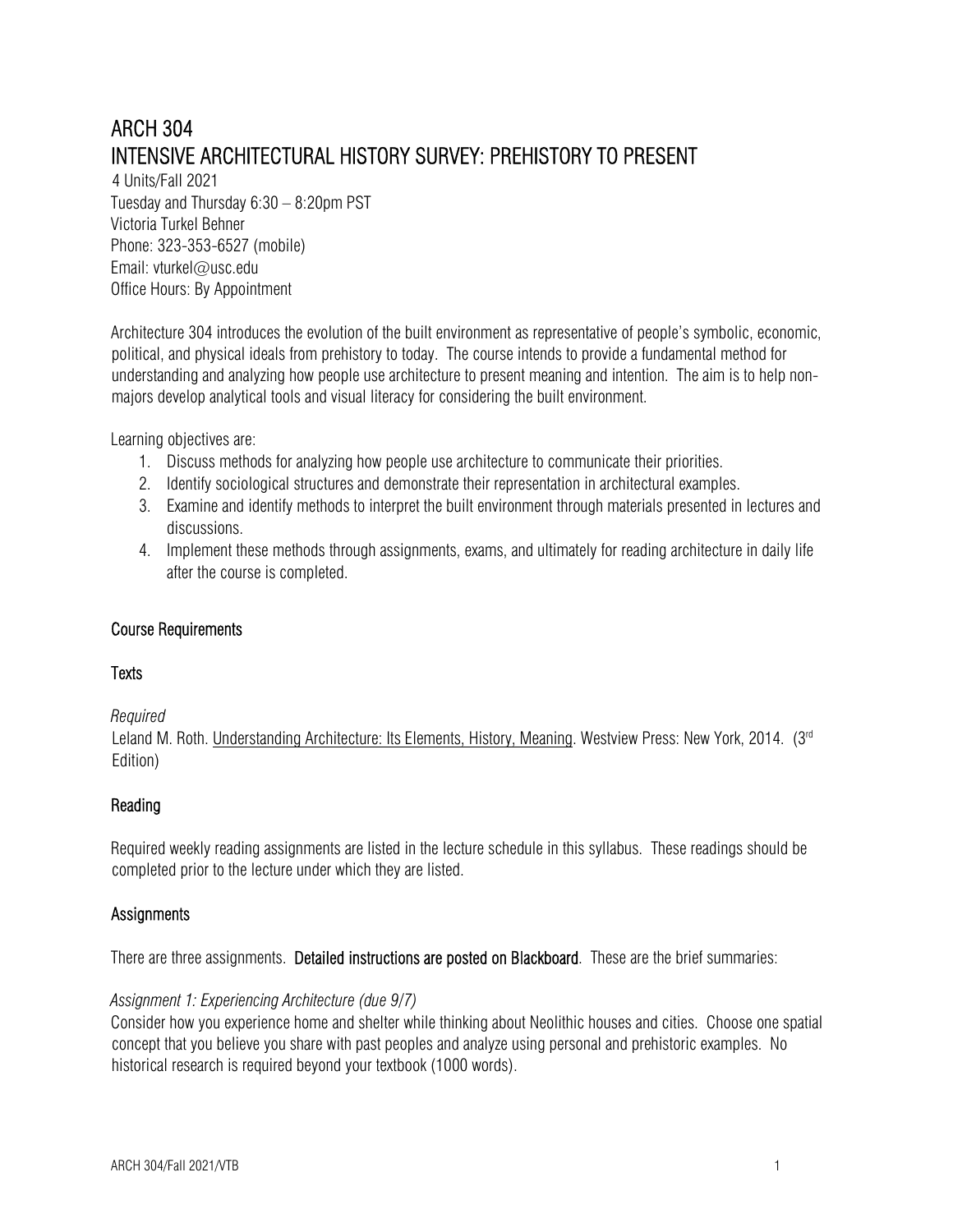## *Assignment 2: Theorizing Architecture (due 10/26)*

Analyze portions of two major treatises of architectural history and theory; all readings to be provided (1200 words).

## *Assignment 3: Researching Architecture (due 11/30*)

Research and analyze the complex relationship between Japanese and early European Modern architecture (pre World War II). How did traditional Japanese architecture influence the European Modernists? What concepts were prioritized? How did European Modern architecture then influence later Modern Japanese architecture? How were concepts used, interpreted, and returned? Why? How did the meanings behind these spatial approaches change to reflect each group? Use a minimum of four architectural examples to support your thesis. (1500 words).

Note: Citations are required for all assignments; all citations must follow the Chicago Manual of Style. https://www.chicagomanualofstyle.org/tools\_citationguide.html

## Exams, Grading, etc.

| Assignment 1      | 10% |
|-------------------|-----|
| Assignment 2      | 15% |
| Assignment 3      | 20% |
| Quiz 1            | 10% |
| Quiz 2            | 10% |
| <b>Final Exam</b> | 25% |
| Participation     | 10% |

## Grading Scale

Course final grades will be determined using the following scale:

| А  | 94-100     |
|----|------------|
| А- | 90-93.9    |
| B+ | 87-89.9    |
| B  | 83-86.9    |
| B- | 80-82.9    |
| C+ | 77-79.9    |
| C  | 73-76.9    |
| С- | 70-72.9    |
| D+ | 67-69.9    |
| D  | 63-66.9    |
| D- | 60-62.9    |
| ┍  | F A A L II |

F 59.9 and below

### Absences and Late Assignments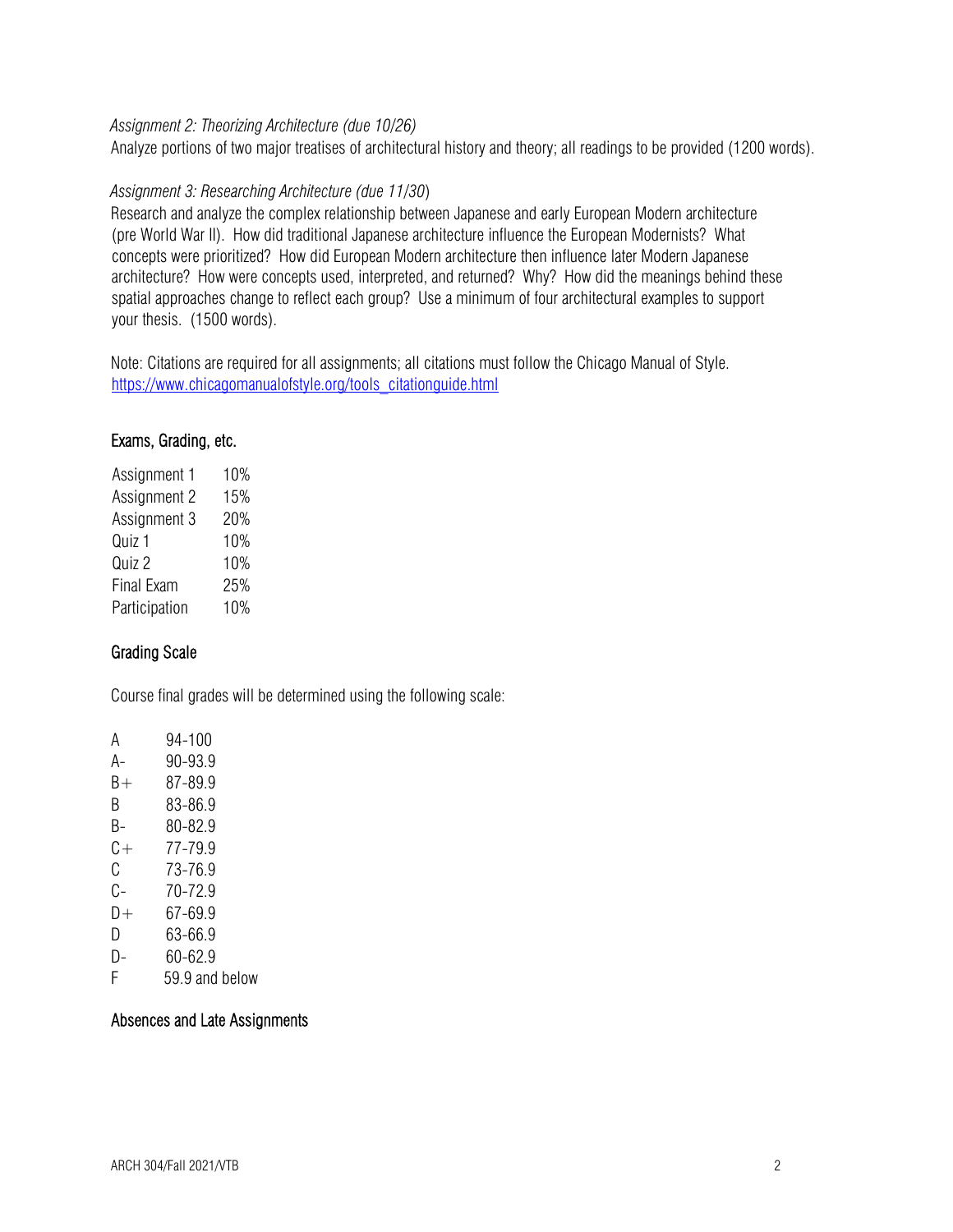Medical and family emergencies are the only acceptable excuses for acceptance of late assignments, make-up exams, or the granting of incomplete grades. *Without an acceptable excuse, a full grade will be deducted for every day late. No assignment will be accepted after the third day late.*  Statement on Academic Conduct and Support Systems

#### Academic Conduct:

Plagiarism – presenting someone else's ideas as your own, either verbatim or recast in your own words – is a serious academic offense with serious consequences. Please familiarize yourself with the discussion of plagiarism in *SCampus* in Part B, Section 11, "Behavior Violating University Standards" policy.usc.edu/scampus-part-b. Other forms of academic dishonesty are equally unacceptable. See additional information in *SCampus* and university policies on scientific misconduct, http://policy.usc.edu/scientific-misconduct.

### Support Systems:

*Student Counseling Services (SCS) – (213) 740-7711 – 24/7 on call*  Free and confidential mental health treatment for students, including short-term psychotherapy, group counseling, stress fitness workshops, and crisis intervention. engemannshc.usc.edu/counseling

### *National Suicide Prevention Lifeline – 1 (800) 273-8255*

Provides free and confidential emotional support to people in suicidal crisis or emotional distress 24 hours a day, 7 days a week. www.suicidepreventionlifeline.org

*Relationship and Sexual Violence Prevention Services (RSVP) – (213) 740-4900 – 24/7 on call*  Free and confidential therapy services, workshops, and training for situations related to gender-based harm. engemannshc.usc.edu/rsvp

### *Sexual Assault Resource Center*

For more information about how to get help or help a survivor, rights, reporting options, and additional resources, visit the website: sarc.usc.edu

*Office of Equity and Diversity (OED)/Title IX Compliance – (213) 740-5086*  Works with faculty, staff, visitors, applicants, and students around issues of protected class. equity.usc.edu

#### *Bias Assessment Response and Support*

Incidents of bias, hate crimes and microaggressions need to be reported allowing for appropriate investigation and response. studentaffairs.usc.edu/bias-assessment-response-support

#### *The Office of Disability Services and Programs*

Provides certification for students with disabilities and helps arrange relevant accommodations. dsp.usc.edu

### *Student Support and Advocacy – (213) 821-4710*

Assists students and families in resolving complex issues adversely affecting their success as a student EX: personal, financial, and academic. studentaffairs.usc.edu/ssa

### *Diversity at USC*

Information on events, programs and training, the Diversity Task Force (including representatives for each school), chronology, participation, and various resources for students. diversity.usc.edu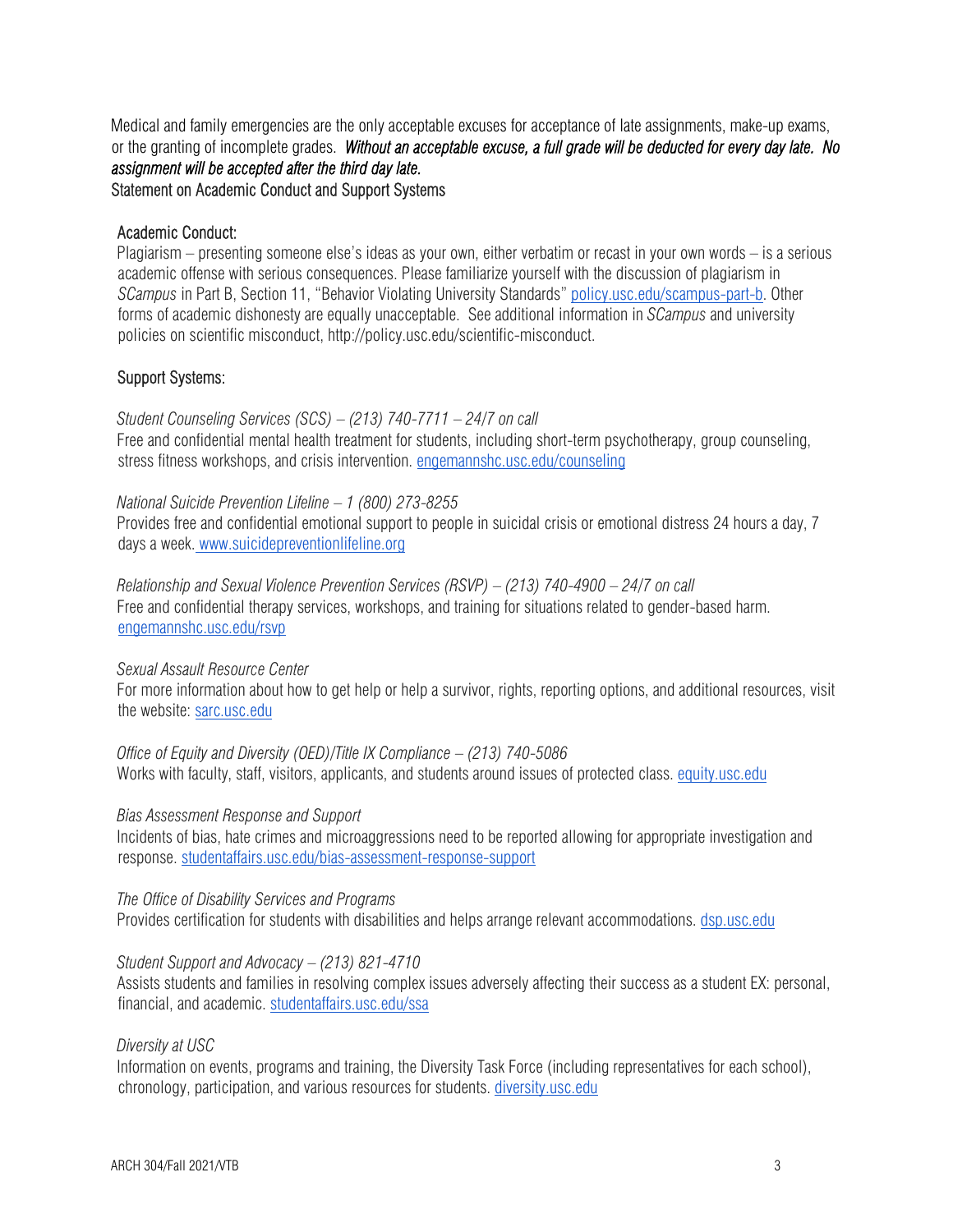## *USC Emergency Information*

Provides safety and other updates, including ways in which instruction will be continued if an officially declared emergency makes travel to campus infeasible. emergency.usc.edu

*USC Department of Public Safety – UPC: (213) 740-4321 – HSC: (323) 442-1000 – 24-hour emergency or to report a crime.* 

Provides overall safety to USC community. dps.usc.edu

# Statement for Students with Disabilities

Any student requesting academic accommodations based on a disability is required to register with Disability Services and Programs (DSP) each semester. A letter of verification for approved accommodations can be obtained from DSP. Please be sure the letter is delivered to me (or to my TA) as early in the semester as possible. DPS is located in STU 301 and is open 8:30AM5PM, Monday through Friday. The phone number for DSP is (213) 740- 0776.